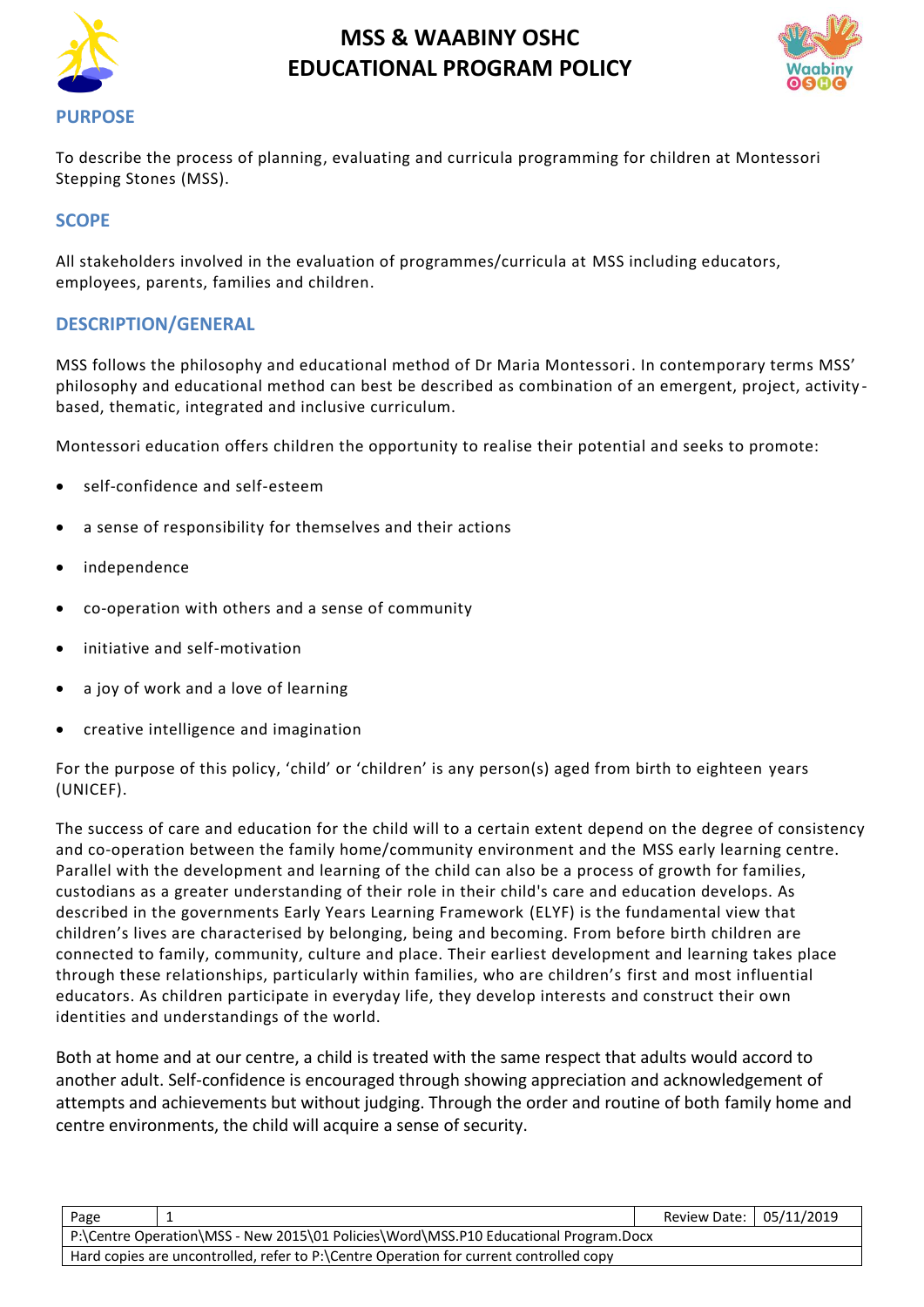



In Montessori settings, groups have a vertical age structure, generally spanning three years. Younger children have the opportunity to learn by observation and absorption of the work of older children, while the older children also have opportunities to teach the younger ones, thereby acquiring a greater depth of understanding as well as greater confidence and competence. The room environment is a society in itself, fostering equal opportunity for all where the child can develop socially.

Children work with concrete materials which isolate important concepts and skills. Many of these materials are self-correcting. Activities are self-directed so that children have a sense of control over their own learning and are able to follow their own interests.

The Montessori approach is child centred and allows an unfolding of each child in an atmosphere of cooperation rather than competition, according to his or her own true nature. The role of a group/room director is in constructively guiding children in their learning rather than teaching them.

The Montessori program is an integrated one where all aspects of a child's learning (e.g. music, writing, reading, mathematics, science, art, craft, culture, physical activity) are presented as part of an interrelated whole. Many of the activities performed by the children at an earlier age are an indirect preparation for a later skill and the environment allows the discovery of new and exciting things about material often worked with throughout their developing years. The embedded Reggio Emilia based approach enables an extension of the prepared environment into child, parent, culture and/or community 'directed' creative and art based programmes.

The Montessori program is a flow experience; it builds on the continuing self-construction of the child- daily, weekly, yearly--for the duration of the program. Although the centre is divided into multi-age classrooms-the prepared environments introduce an uninterrupted series of learning passages, a continuum.

The prepared environments, along with their physical dimensions, desired outcomes, and documented results, carefully reflect the natural learning characteristics of the child at each stage of develo pment. In Maria Montessori's metaphorical language, *"the successive levels of education must conform to the successive personalities of the child."*

The prepared environments and the role of the educators in the classroom distinguish Montessori from other educational approaches. For example, independent activity constitutes about 80% of the work while "directed" activity accounts for the remaining 20%. The special environments enable children to perform various tasks which induce thinking about relationships. The prepared environment also offers practical occasions for introducing social relationships through free interaction. The logical, sequential nature of the environment provides orderly structures that guide discovery: Theorems are discovered, not pres ented; spelling rules are derived through recognition of patterns, not merely memorized.

Every aspect of the curriculum involves creative invention and careful, thoughtful analysis. In viewing learning outcomes at each level, it must be emphasized that **why** and **how children arrive at what they know** - is just as **- if not more important -** as **what** they know.

Therefore planning and evaluating children's experiences is unique and reflects MSS values, knowledge and skills of its children, families and educators.

Documenting information about our children and their interests, beliefs, questions, discoveries and ideas assist educators to plan for routines, transitions, excursions and play based learning experiences. This information, together with knowledge and an awareness of child development, builds an understanding of the 'whole' child.

| Page |                                                                                        | Review Date: 05/11/2019 |  |  |  |
|------|----------------------------------------------------------------------------------------|-------------------------|--|--|--|
|      | P:\Centre Operation\MSS - New 2015\01 Policies\Word\MSS.P10 Educational Program.Docx   |                         |  |  |  |
|      | Hard copies are uncontrolled, refer to P:\Centre Operation for current controlled copy |                         |  |  |  |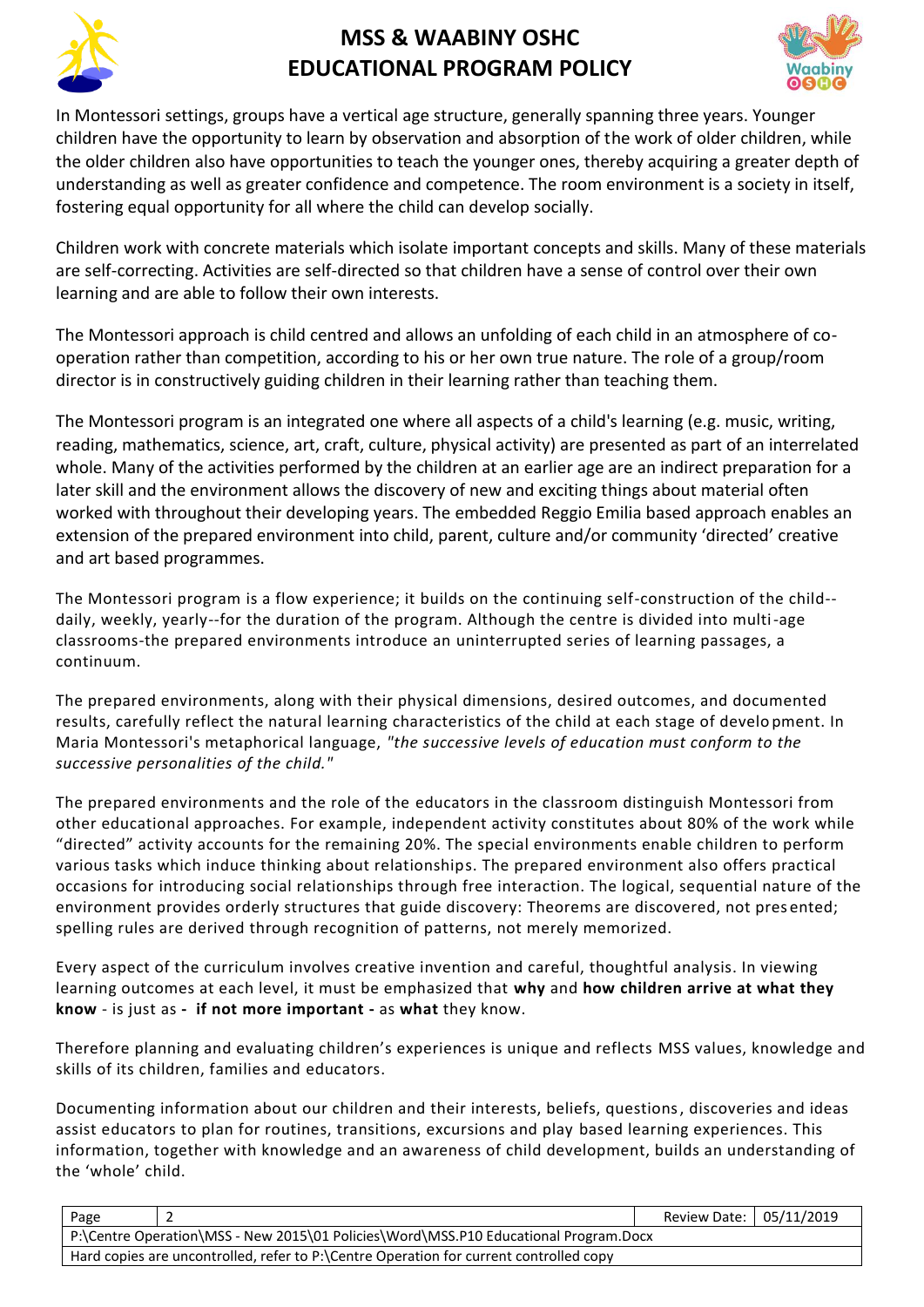



There is not one prescriptive method of gathering information about children's development and interests, or planning and evaluating children's experiences. MSS' practice reflects our philosophy (and aims) about how children play, learn and develop. The information gathering supports the role educators to help children determine who they are and their place in the world (Belonging, Being, Becoming).

Our continuous strategy for planning and evaluating children's experiences is an effective self-reflection tool. Through written or visual evidence, our educators can assess and compare children's growth and development over time. Similarly, when new theories or strategies emerge from research, educators have the opportunity to re-evaluate their observations. This becomes a professional development opportunity for educators to improve their skills and knowledge.

MSS recognises and acknowledges that educators and families have varying knowledge and skills regarding children's play experiences, and that all stakeholders' opinions, ideas and comments are respected and valued.

Educators have a range of qualifications, skills and knowledge which can affect how we plan and evaluate children's experiences and are mindful that children and their families, parents, custodians are vital sources of information about their interests and abilities.

MSS is committed to maintaining open, positive lines of communication when collaborating with children, families, educators and external agencies to meet the needs of children.

It is understood by educators, children and families that there is a shared responsibility between MSS and all stakeholders for the planning and evaluation of children's experiences as a high priority.

For the purpose of this policy, 'external agencies' can include the child's: medical practitioner (or doctor of medicine); allied health professional, such as a speech therapist, nutritionist or child psychologist; school teachers, inclusion and support facilitators.

### **PRINCIPLES AND STRATEGIES**

MSS recognises that the individual abilities and strengths of children and families, parents, custodians are important factors when our educators plan and evaluate children's experiences.

Documenting information about our children and their interests, beliefs, questions, discoveries and ideas assist educators to plan for routines, transitions, excursions and play and learning experiences is a continuous process. This information, together with knowledge and an awareness of child's development, builds an understanding of the 'whole' child.

This policy outlines how MSS educators gather information about children's development and interests, and plans and evaluates children's experiences. The policy assists educators to consider, respond to and plan for children's:

- interests, strengths, ideas and opinions;
- relationships and interactions with their peers, families, educators and the community
- ability to acknowledge and confidently express their emotions
- need to investigate, negotiate, problem solve and think critically
- perspective of diversity, inclusion, social justice and equity

| Page                                                                                   | Review Date: 05/11/2019 |  |
|----------------------------------------------------------------------------------------|-------------------------|--|
| P:\Centre Operation\MSS - New 2015\01 Policies\Word\MSS.P10 Educational Program.Docx   |                         |  |
| Hard copies are uncontrolled, refer to P:\Centre Operation for current controlled copy |                         |  |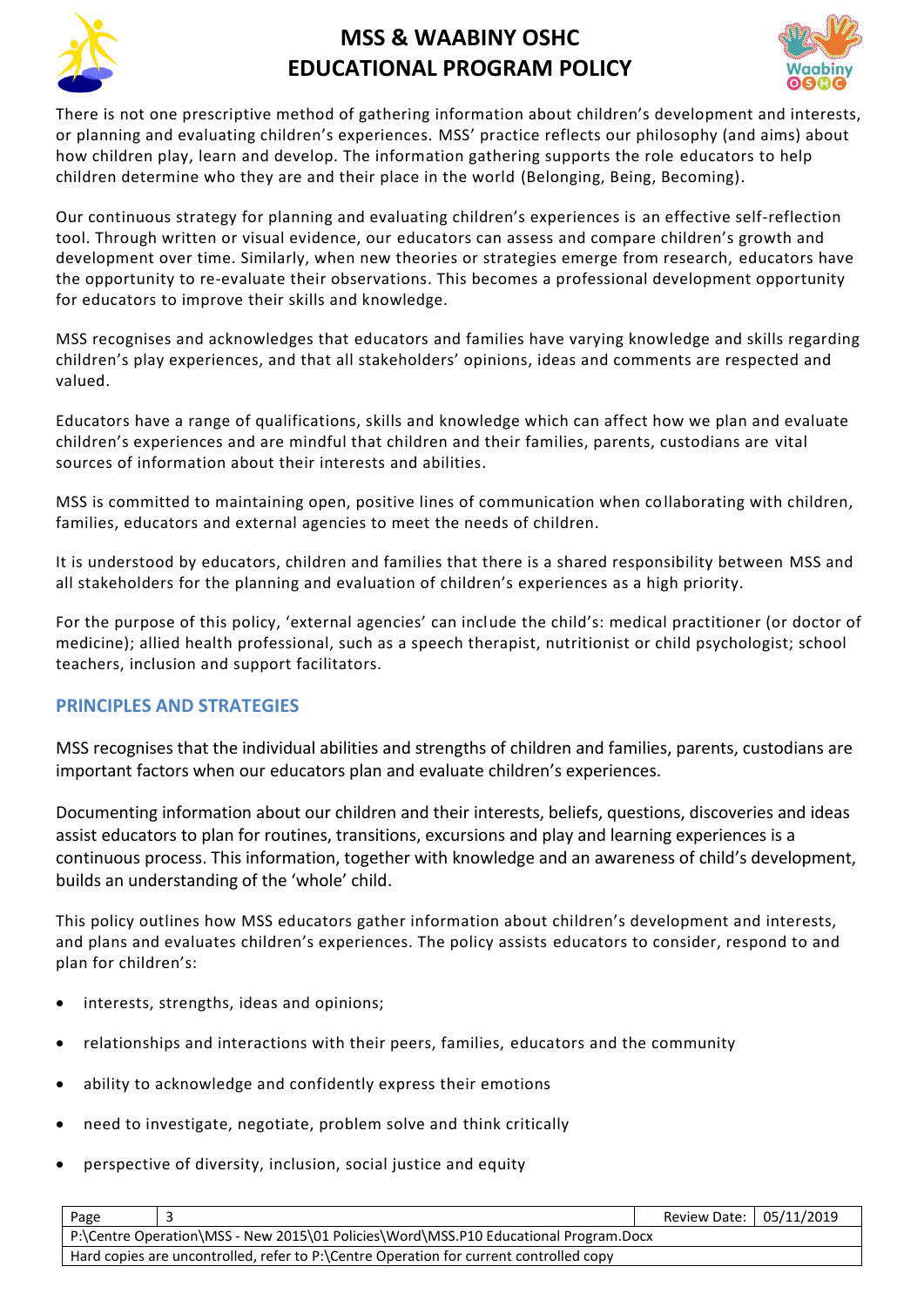



- sense of identity and self-worth, and their relationship with the world
- physical, social, cognitive and linguistic development and learning needs

Maria Montessori believed the purpose of education is to be an aid to life. It should go far beyond the mere acquisition of knowledge in various areas of culture.

She believed further that the child on whom this "burden of education" falls has a nature quite different from that of the adult. While the adult has reached the norm of the species, the child is a being in a constant state of metamorphosis, creating for her/himself the person s/he is to be. And the environment in which the child evolves will shape her/him just as surely as her/his genetic inheritance.

While Sigmund Freud was doing research on the abnormalities of behaviour, which have their roots in early childhood, Montessori approached the problem of the child's psyche by suggesting that the ideal environment be prepared for each developing human being, that a child's needs at every stage be studied, and that a way be provided for these needs to be met.

Next page shows a diagram of the governance of a child's curricular planning, noticing/observation and associated assessment/evaluation and progression (scaffolding of learning and developmental outcomes) under the Montessori Philosophy and educational method under the NQS and ELYF Framework.

| Page |                                                                                        |  | Review Date: 05/11/2019 |  |  |
|------|----------------------------------------------------------------------------------------|--|-------------------------|--|--|
|      | P:\Centre Operation\MSS - New 2015\01 Policies\Word\MSS.P10 Educational Program.Docx   |  |                         |  |  |
|      | Hard copies are uncontrolled, refer to P:\Centre Operation for current controlled copy |  |                         |  |  |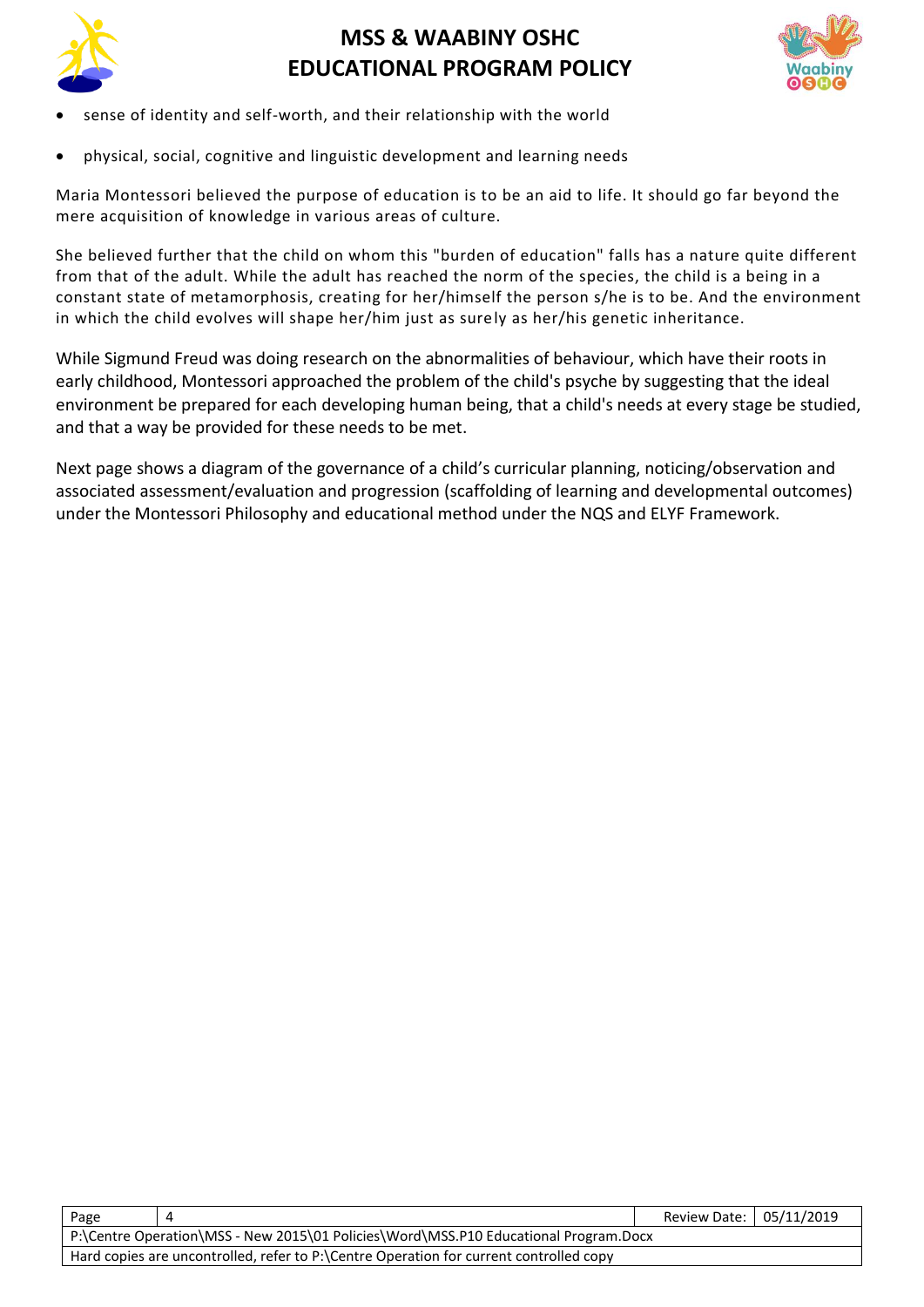





| Page                                                                                   |  | Review Date: 05/11/2019 |  |
|----------------------------------------------------------------------------------------|--|-------------------------|--|
| P:\Centre Operation\MSS - New 2015\01 Policies\Word\MSS.P10 Educational Program.Docx   |  |                         |  |
| Hard copies are uncontrolled, refer to P:\Centre Operation for current controlled copy |  |                         |  |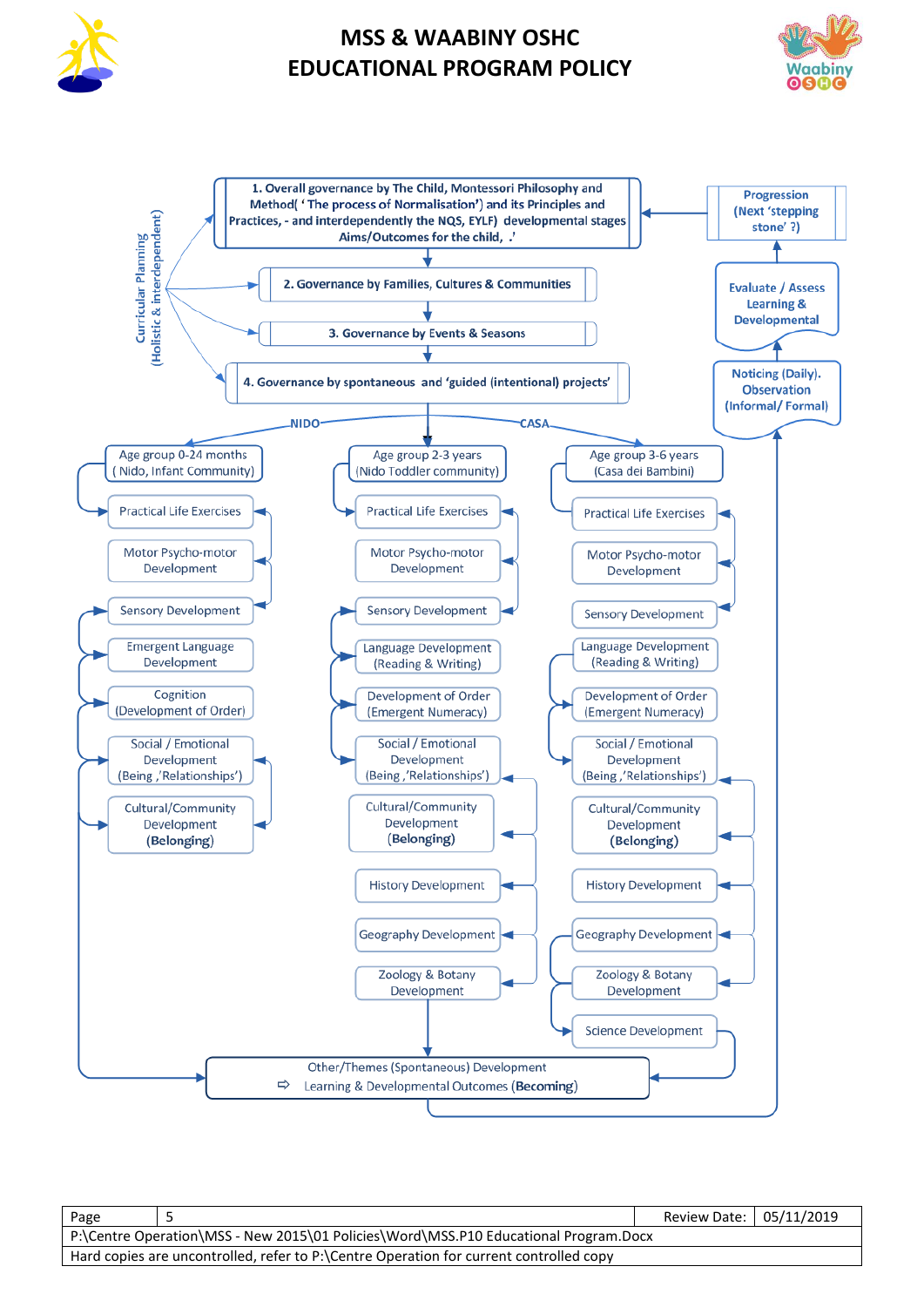



### **PLANNING A CHILD'S CURRICULAR ACTIVITIES AND PROGRESS**

At MSS "Planning" is defined as follows:

Planning is the process of gathering pedagogical information (valuable information gathered by the educators about/for a child presenting learning and development –steps for reflection and ongoing and intentional teaching) about a child, establishing the child's emotional, social, physical, cognitive and spiritual/cultural development stage together with parents/family or custodian(s). This is initially performed during enrolment interviews and then on an ongoing basis

This planning process is divided into a 'static' and a 'dynamic planning' part.

The first part of planning is providing for the established developmental stages and needs of the child within the prepared environment (In a Montessori the prepared environment is 'a curriculum' as it provides for all the child's developmental stages and areas). This is the static part where the planning is based on knowledge that is provided from experiences gathered from parents/families or custodians. The static plan will then involve noticing (observing) the child within the prepared environment with guided (intentional) as well as spontaneous activities. The collaborative assessment of noticing/observations of a child's learning and development and the then following building on (scaffolding on) the child's learning an development to then further guide and direct the child's developmental towards desired outcomes– and in the terms of the EYLF – do this over 5 years is where the static plan merges over to the dynamic plan. This static plan merges with the dynamic plan as the child normalises in the prepared environment, into her or his respective group and into a self-directed plan.

The dynamic planning is based on the concept that by observing and listening to the child the educators are able to respond appropriately to an individual child's emerging knowledge and understanding. The plan is constructivist in nature; that is, the educators, the child and the parents or custodian(s) work collaboratively reflect and plan experiences that sustain, challenge and expand the child's understandings. Planning is carried out by educators collaborating gathered pedagogical information with each other, the child where possible and the parents and families to then further reflect and document planned (intentional) as well as spontaneous an ongoing process of learning and development.

The curricular activities are based on the principles of developmentally appropriate practice and active learning that is child-centred and child-directed. The 'plan' 'emerges' from child's, family's, community's and educators' knowledge of child development and MSS' curricular approach (see diagram on previous page). The dynamic planning is characterised by:

- Child/family/culturally initiated experiences based on individual interest and questions. For example, a child who shows an interest in workmen laying concrete may be given the opportunity to explore this interest through dramatic play, or using blocks to build with clay.
- Apparatus, activities, materials and resources that are selected by the children who are free to experiment without the restriction of adult directions or predetermined outcomes. Materials are chosen because the child displays a natural interest and curiosity – and they offer a range of openended possibilities; for example, clay and painting are child-directed, and there is no requirement for the child to produce an end product, building blocks to construct from the mind.

| Page                                                                                   |  | Review Date: 05/11/2019 |  |  |
|----------------------------------------------------------------------------------------|--|-------------------------|--|--|
| P:\Centre Operation\MSS - New 2015\01 Policies\Word\MSS.P10 Educational Program.Docx   |  |                         |  |  |
| Hard copies are uncontrolled, refer to P:\Centre Operation for current controlled copy |  |                         |  |  |
|                                                                                        |  |                         |  |  |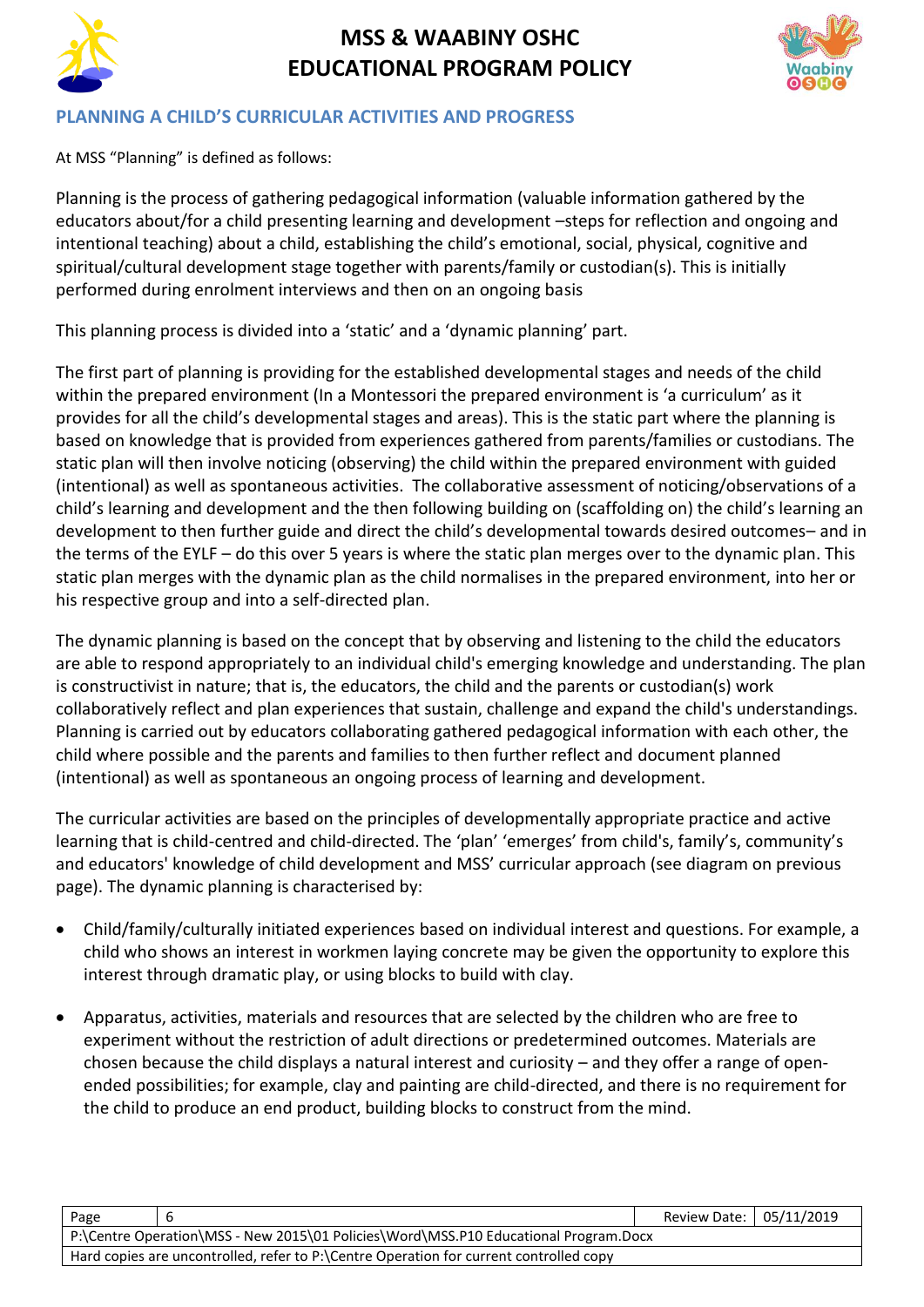



- Active encouragement of exploration of apparatus materials using all of the senses. For example, children are free to add water to the sand or digging patch and there is no unnecessary concern about mess, sand tray for letter tracing, juicing of fruit.
- Children being encouraged to discover relationships through exploration and trial and error. Educators ask questions and pose problems, for example `I wonder what would happen if you added more water'.
- Freedom to manipulate and transform materials through active exploration. Children combine materials in different ways in order to support or extend play; for example, children are able to take dress-up clothes outside, or use blocks in the home corner, combine pink tower and brown stairs, red and red-andblue counting rods
- Access to a range of activities and equipment (age appropriate for the 'approx 2½ year old onward), for example, collage resources such as paper, sticky tape, masking tape, staplers, hole punch, are freely accessible at all times, (age appropriate for the 6 month onward,) for example mobiles, manipulative materials for hand*-*eye coordination, puzzles, colour and shape matching and combining, blocks for construction.
- Physical activity there are many opportunities for children to use fine, gross and psycho motor skills.
- educators who encourage children to verbalise what they are doing and enter in discussion or conversation about what they are thinking.

Maria Montessori's view of learning, with its focus on interactions and relationships, requires observation, interpretation, reflection, evaluation, validation and documentation of children's learning that incorporates` background' information such as discussions and interactions, which further contributes valuable information about how individual children construct knowledge.

| Page                                                                                 |                                                                                        | Review Date: 05/11/2019 |  |
|--------------------------------------------------------------------------------------|----------------------------------------------------------------------------------------|-------------------------|--|
| P:\Centre Operation\MSS - New 2015\01 Policies\Word\MSS.P10 Educational Program.Docx |                                                                                        |                         |  |
|                                                                                      | Hard copies are uncontrolled, refer to P:\Centre Operation for current controlled copy |                         |  |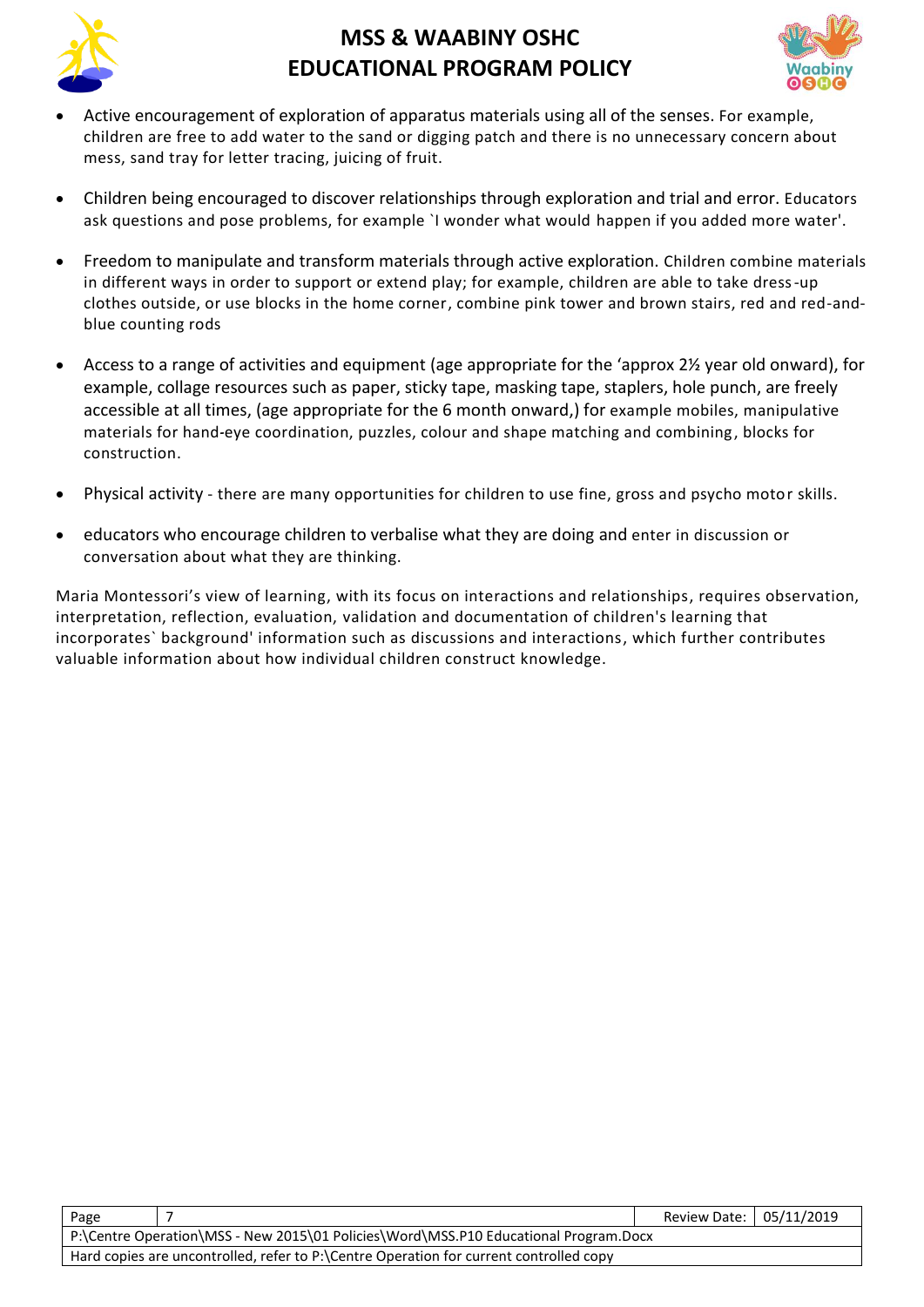





Path:\\network\mgt\ 10 Management\Brainstorm\Programme & Planning ver05.ysd

It is up to the individual educator to choose the most appropriate method of observation.

The focus for observation should be towards developing an understanding of how children use strategies to strengthen their learning; develop, interact and form relationships; and think critically. Observation should also acknowledge the importance of children's interests and strengths, and the value of interpersonal relationships such as family, culture and community – belonging, being & becoming.

The planning documents used reflect the beliefs and values that underpin the approach adopted by MSS, which enables us to:

- effectively plan, implement and evaluate the provisions we make for the care, education and the cultural development of children
- comply with requirements and guidelines for documentation of programs

| Page                                                                                   |  | Review Date: 05/11/2019 |  |  |
|----------------------------------------------------------------------------------------|--|-------------------------|--|--|
| P:\Centre Operation\MSS - New 2015\01 Policies\Word\MSS.P10 Educational Program.Docx   |  |                         |  |  |
| Hard copies are uncontrolled, refer to P:\Centre Operation for current controlled copy |  |                         |  |  |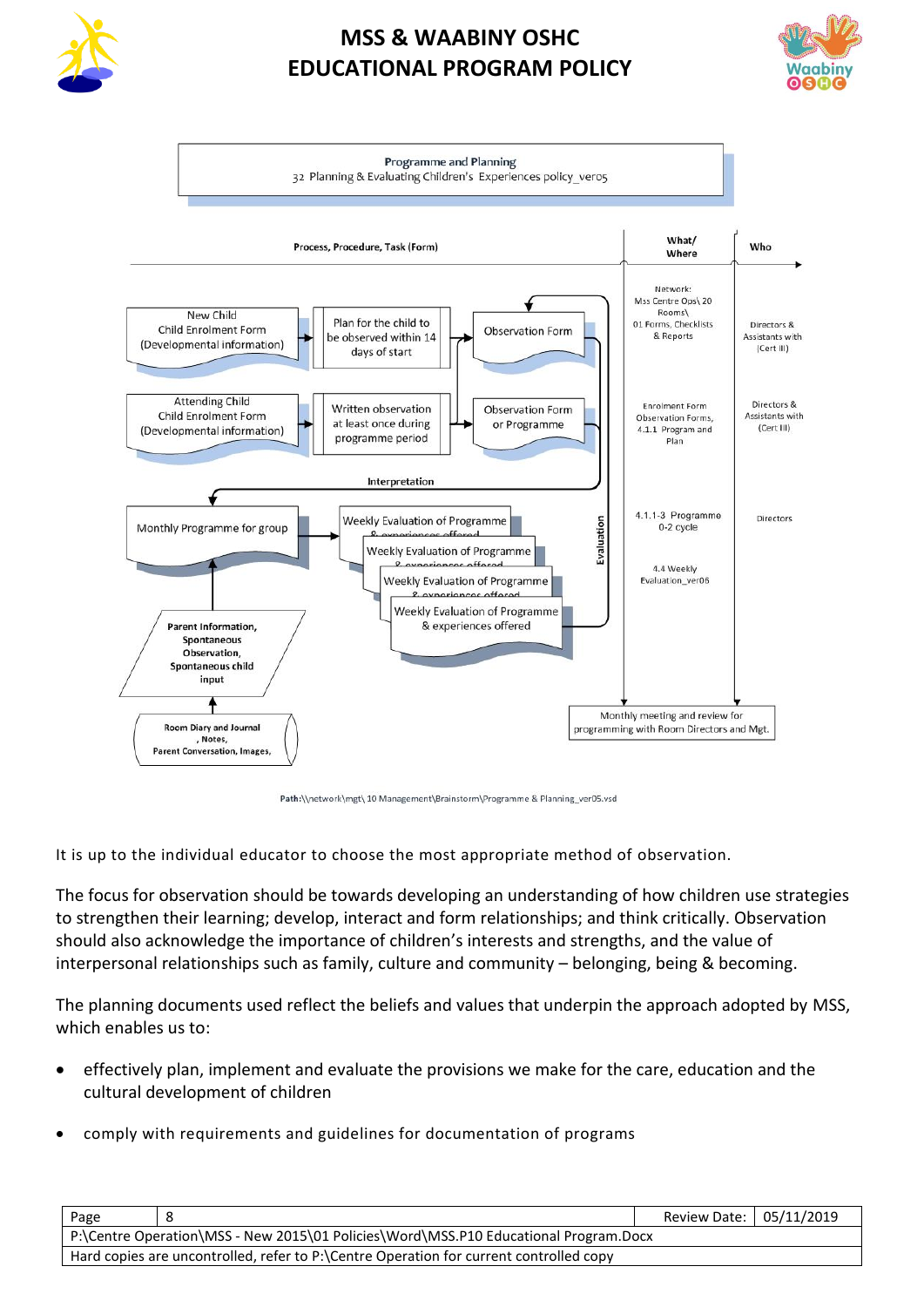



Documenting planning, validation and evaluation is an important process within the context of the Early Years Learning Framework, and the emphasis in planning should take into account:

- the physical environment, equipment and materials:
- interactions and direct engagement with children, families and the community;
- the way time is structured;
- the way opportunities are offered;
- daily living experiences and routines;
- special events or experiences; and
- communications and relationships among educators in the early learning services.

MSS' planning framework includes the following general guidelines for documentation, planning and evaluating the provision of experiences for children:

- A good experience for children emerges from informed critical reflection and careful planning the most effective child experiences emerge out of careful planning and preparation and a willingness to alter or even drop what is planned. One of the reasons for documenting plans and experiences is to have a record for children and professionals to use to reflect and make future plans, and also to share the experience with families. Having accessible information not only informs parents but invites them to contribute ideas and perspectives. Parents particularly are given the opportunity to reflect on and review what has happened, offer constructive criticism, and offer suggestions (see room journals).
- Planning formats change over time to meet the unique needs of MSS and the group/room. As a group of professionals we work together to develop our own effective ways of planning and evaluating the provisions for children.
- Several different ways of collecting information and planning used simultaneously are likely to produce better results. As educators we must be truly open to children's meanings and to the possibilities presented by families and the community, use planning formats as a basis for planning, but do not restrict their thinking about possibilities and opportunities.

### **DOCUMENTING EXPERIENCES FOR CHILDREN**

MSS uses a web-based system called "Xplor" to manage the documentation of the children's learning journeys, as well as creating and administering the program/plan. It is meaningful for educators and families, parents and custodians, not too time consuming to complete and uses language clear to the stakeholders involved. These plans:

- allow educators to plan ahead
- help educators to think about what they do and why
- ensure all children who attend our centre are planned for
- assist educators to use resources effectively
- ensure staff/educator consistency with individual children

| Page                                                                                 |                                                                                        | Review Date: 05/11/2019 |  |  |
|--------------------------------------------------------------------------------------|----------------------------------------------------------------------------------------|-------------------------|--|--|
| P:\Centre Operation\MSS - New 2015\01 Policies\Word\MSS.P10 Educational Program.Docx |                                                                                        |                         |  |  |
|                                                                                      | Hard copies are uncontrolled, refer to P:\Centre Operation for current controlled copy |                         |  |  |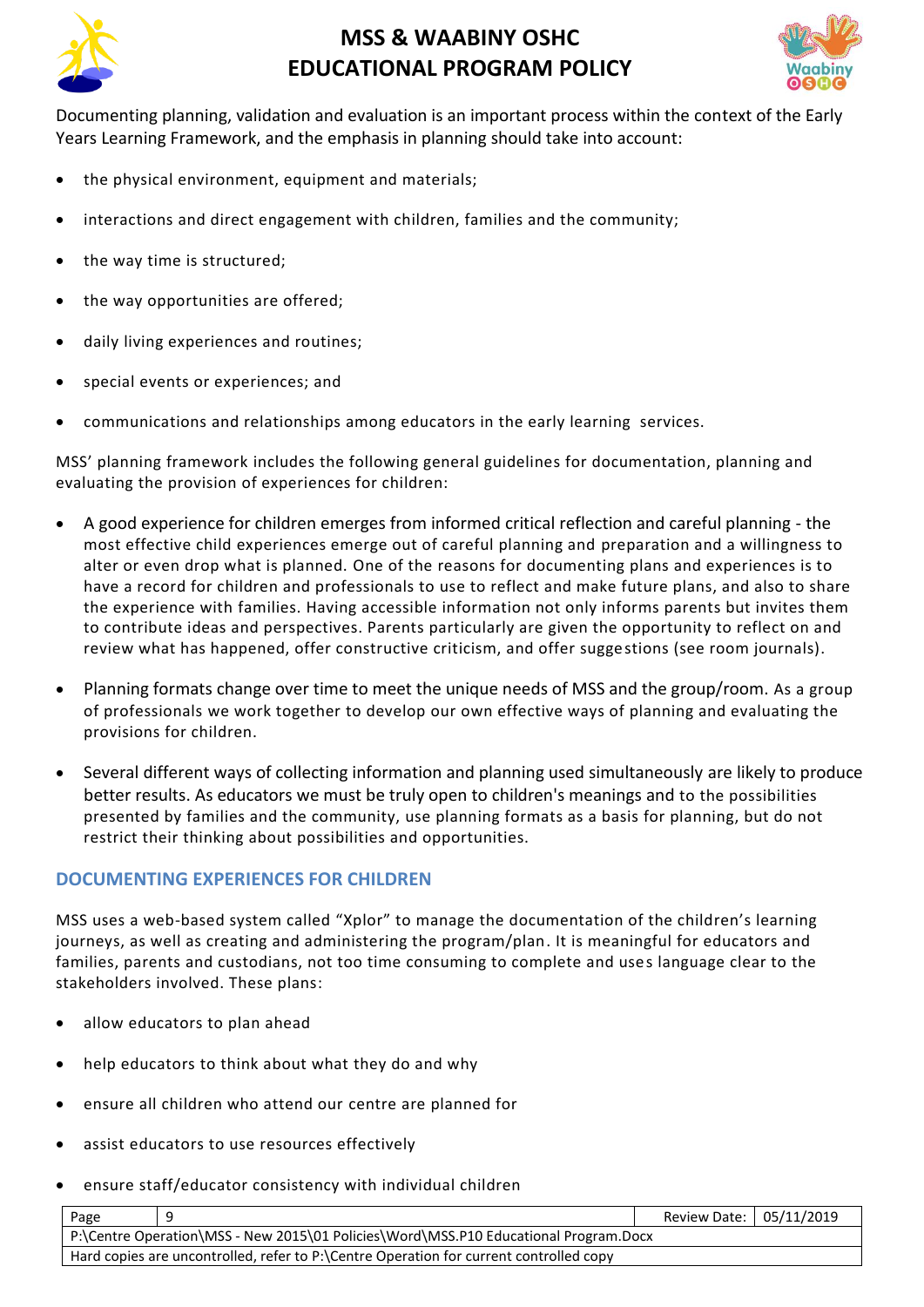



- help educators evaluate whether group as well as individual needs and goals were achieved and whether the experiences were suitable (if not, why?)
- to ensure there is a documented journey of discoveries and development for each child
- assist in maintaining accountability to the child, to the families, parents/custodians involved at MSS

### **DOCUMENTING MONTHLY PROGRAMME PLAN**

At MSS we begin the planning process by considering the overall monthly/weekly plan that outlines the `big picture' for 4 weeks. The programme takes into consideration the previous' weeks observations, reflections and evaluations as well as parent & family and community input/events.

The monthly programme documents what activities are planned for and also how they link to the Early Years Learning Framework outcomes.

This plan is available to view through the Xplor platform, and also displayed for every group/room on the whiteboard for all parents and families to view and participate in.

The programme provides a structured view, but is flexible enough to allow for changes as necessary. Using Maria Montessori's curriculum model, it allows for experiences to evolve based on the interests of the children. The plan is in fact "re-arranged" over the days as a result of interactions with the children.

Often the decisions about daily experiences will be a collaborative process, and in that sense will be quite open-ended.

The programme maps the experiences that may be offered each day, how the environment will be set up and any special events for the week, i.e., if we plan a picnic lunch or a work on an outdoor activity such as the composting.

The programme shows how learning opportunities and other components of the program `flow' and link in a meaningful way - documenting a planned learning and development journey over a specific period of time.

The resulting planning ensures that all areas of the program are considered when decisions are made about experiences. In relation to children, the program sets out;

- the range of experiences
- the types of experiences
- the way the environment is to be set up
- ways of interacting with the children
- the role of the educator/staff/parents and families
- opportunities for evaluating the program

| Page                                                                                   | 10 | Review Date: 05/11/2019 |  |  |
|----------------------------------------------------------------------------------------|----|-------------------------|--|--|
| P:\Centre Operation\MSS - New 2015\01 Policies\Word\MSS.P10 Educational Program.Docx   |    |                         |  |  |
| Hard copies are uncontrolled, refer to P:\Centre Operation for current controlled copy |    |                         |  |  |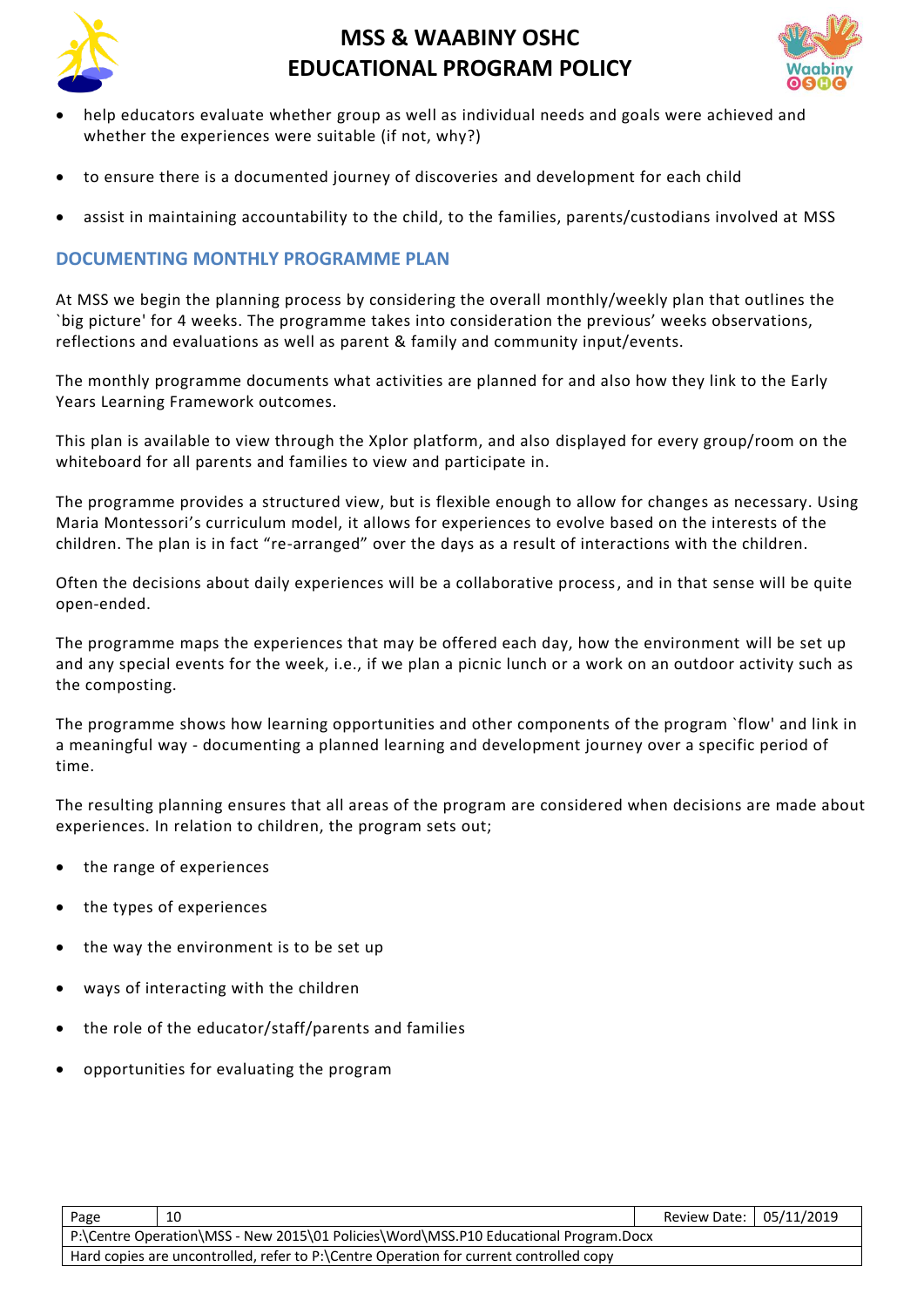



The programme describes the experiences planned (or experiences that evolve) for the small, large group as we all as the individual child. The following issues are considered when planning the day:

- Providing a balance of child-directed experiences and educator-guided experiences based on children's current interests and developmental level
- Providing a balance of active and passive experiences both indoor and outdoors
- Providing opportunities for children to work independently and within a variety of small grou ps
- Ensuring there are long uninterrupted periods of play time
- Allowing a degree of flexibility to accommodate children's changing interests and needs
- Ensuring transitions are part of the learning process and are relaxed and unhurried
- Deciding what influence attendance patterns will have on the range and duration of experiences to be offered

The planning process provides a framework and structure for both children, parents and families, educators and staff. It takes into account staff rosters, meals and the general aspects related to the physical care of children.

### **EVALUATION**

At MSS evaluation is defined as follows:

### *"Evaluation is validating planning data gathered against planned and unplanned outcomes ".*

Ongoing evaluation of planned experiences for both individuals and the group is an integral part of the planning framework. Without opportunities and effective methods for reflection and evaluation, educators are unable to determine if the goals and aspirations for children are being achieved or if practices and strategies are appropriate or effective. The evaluation of the program allows educators to discover future directions to take in planning, both for individuals and groups of children.

MSS programmes are reviewed in light of research and accepted theories. Broinowski (2002:118) uses the analogy of a house design. None of us would dream of building a house unless the design was `*tested against credible engineering theory, materials examined for their suitability, foundations checked for depth and strength etc.* . . .' He suggests evaluating the overall program design by considering:

- vision rate how well you think the programme reflects MSS' philosophy;
- child development check that the program reflects the principal elements of MSS vision about children and rate the programme on how it reflects professional knowledge and best practice about children and their development
- families' perspectives enlist families in evaluating the service; it is a good idea to learn what families think about the programme - after all, they know their child better than anyone
- peer assessment -feedback and comments from everyone involved with the programme and from other professional colleagues can be very valuable

| Page                                                                                   | 11 | Review Date: 05/11/2019 |  |  |
|----------------------------------------------------------------------------------------|----|-------------------------|--|--|
| P:\Centre Operation\MSS - New 2015\01 Policies\Word\MSS.P10 Educational Program.Docx   |    |                         |  |  |
| Hard copies are uncontrolled, refer to P:\Centre Operation for current controlled copy |    |                         |  |  |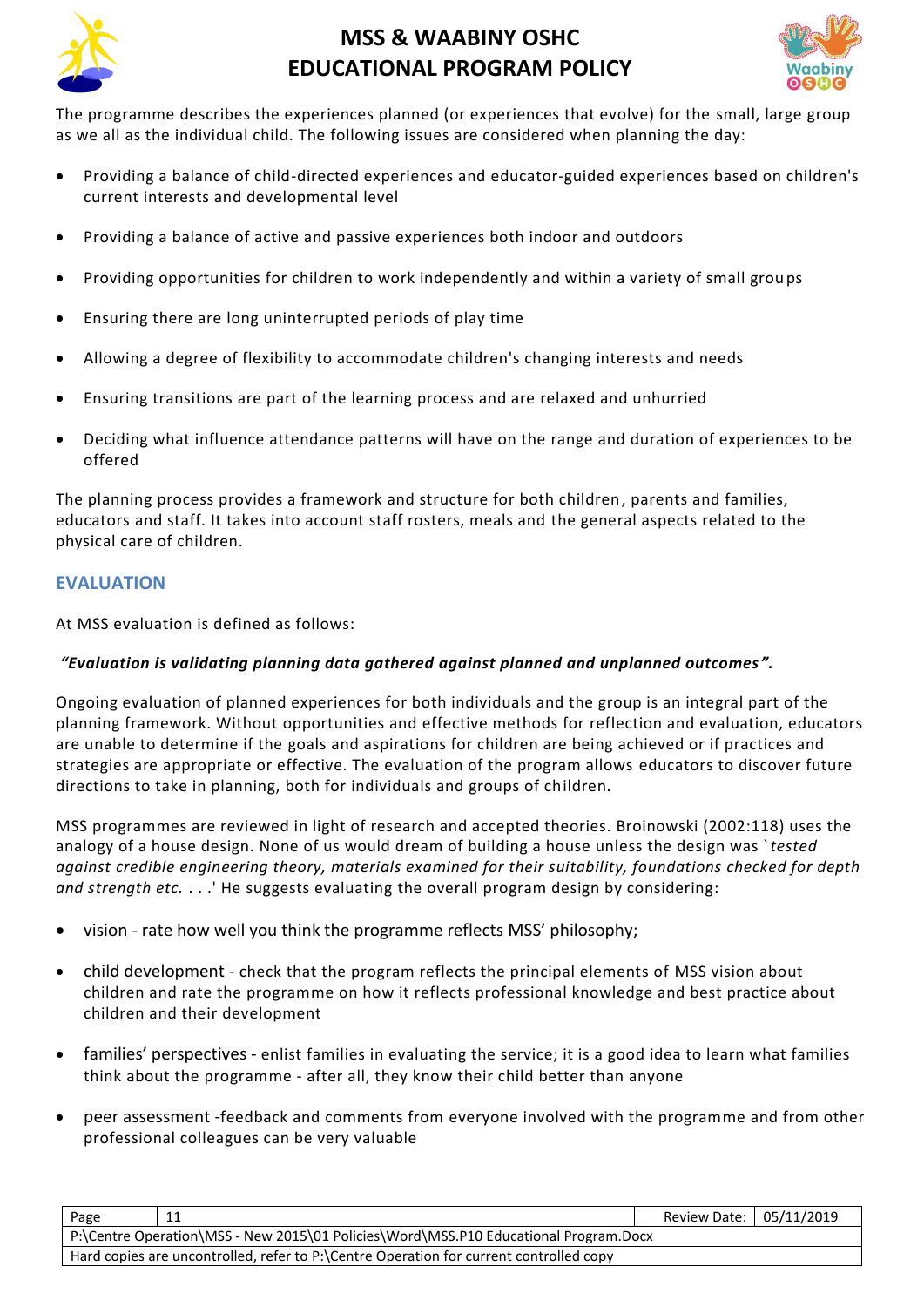



- children's own assessment children's feedback should be sought and their responses to provisions should be carefully evaluated
- Regular reflectional and evaluation of all aspects of the programme is essential to measure the effectiveness of the programme against broad goals for the group as well as specific objectives for individual children

**Note:** It is most important that all stakeholders are involved in the evaluation of programme models and any decision to introduce changes.

### **INFORMAL AND FORMAL EVALUATION**

Without both formal and informal evaluation, educators cannot determine the effectiveness of the planned programme in meeting the needs of children. Ongoing, purposeful reflection and evaluation is necessary in the provision of good quality services. Educators are continually evaluating programmes as they go about their work. Informal evaluation occurs when educators spontaneously reflect on activities, experiences, routines and children. Educators may take immediate action to adjust the programme or it may result in making a mental note to add to or change the programme for the following day.

Formal evaluation is recorded and describes what has happened during the day/week in relation to the group, individuals, activities or experiences.

Written evaluations should be meaningful and informative.

Evaluation should include all areas of the programme, for example:

- Evaluation of group goals occurs at a formal and informal level. As educators work with children, they are constantly 'tuned-in' to how they are responding to the programme. Adjustments can be made throughout the day to ensure that the day flows smoothly and that the needs of the children are met.
- On a more formal level it is essential to take time to think about the child's goals, the goals you have for children and evaluate their value(s). This form of evaluation needs to occur on a regular basis so that the programme can be fine-tuned as necessary. For example, if you have as a goal `for children to develop age-appropriate conflict resolution skills' you would need to list the ways in which you expect this to be demonstrated by the children. Writing a series of questions is often a good way to get started on this type of evaluation. For example, ask *`How do children resolve arguments?', `How do the children respond to frustration?', `Do children ask for help when needed?', `How well do children share equipment?'.* Answering these questions through observation and reflection is an ongoing evaluation process.
- Evaluation of routines, resources and physical space requires educators to think about what works well and what doesn't, how children respond to routines and how resources and equipment are used. This is an ongoing task requiring continual fine-tuning as necessary.
- Evaluating the educator's role is also essential. Understanding and knowing what things you do well and what areas need improvement should be an ongoing process of review. Again, it is important to focus on different elements of your role as educator and review each one in turn. Knowing about yourself as a professional allows you to continually grow and develop.
- Evaluation is used as strategy for continuous improvement. The process of evaluation encourages critical reflection by educators and includes input from parents and children. It is not necessary to evaluate all aspects of the programme at any one specific time, rather the process should be ongoing and the outcomes used to inform and guide practice.

| Page                                                                                 | -12                                                                                    | Review Date: 05/11/2019 |  |  |  |
|--------------------------------------------------------------------------------------|----------------------------------------------------------------------------------------|-------------------------|--|--|--|
| P:\Centre Operation\MSS - New 2015\01 Policies\Word\MSS.P10 Educational Program.Docx |                                                                                        |                         |  |  |  |
|                                                                                      | Hard copies are uncontrolled, refer to P:\Centre Operation for current controlled copy |                         |  |  |  |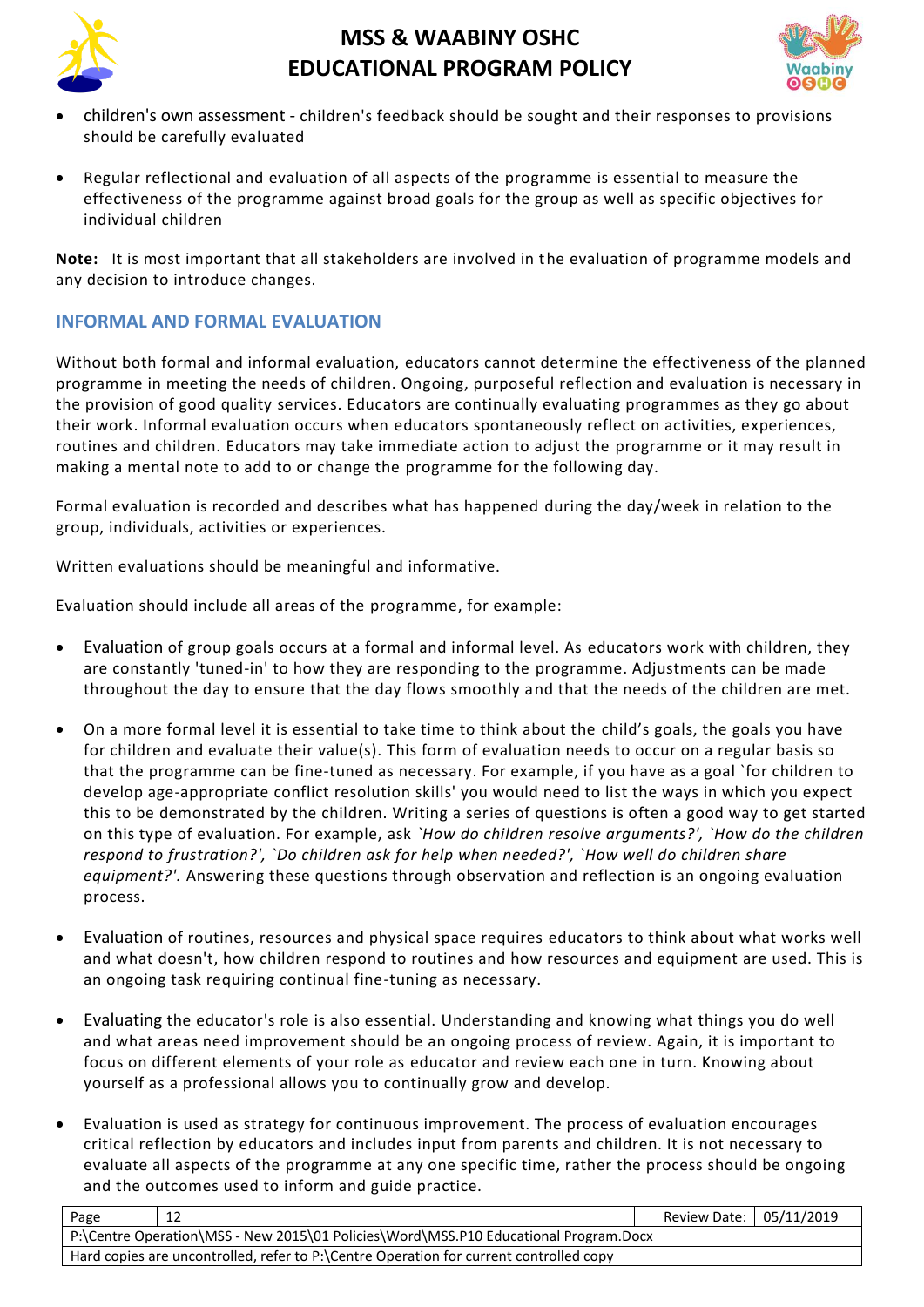



Key features to consider in programme evaluation can be found by referring to quality control documents, for example:

- Programmes reflect a clear statement of MSS' philosophy and a related set of broad centre goals how do we show that we are `respecting the needs and rights of children'? What daily practices or strategies demonstrate this philosophy?
- Programmes are evaluated regularly are all team members included in the evaluation process? How is feedback gathered from children and parents? How is this feedback used to evaluate the effectiveness of the programme as it relates to the stated philosophy and goals of MSS?
- Record of children's learning and well being are maintained by MSS' centre staff and are used to plan programmes that include experiences appropriate for each child - how is the link between developmental documentation, parental goals for children and the daily programme demonstrated?
- Programmes cater for the needs interests and abilities of all children in ways that assist children to be successful learners - does the programme support social and cultural diversity?

Programme evaluation is part of the ongoing cycle of reflection, observation, planning and change. All educators must be prepared to reflect about their practice, be open to change, have a positive attitude towards continuing their own learning and be aware of their roles and responsibilities related to the planning framework. Professional educators continually reflect on aspects of the programme in search of the best way to achieve the service goals.

Planning Formats should;

- be practical and 'time efficient' (how are observations collected? Are things only written once?)
- link to observations so that decisions about what is provided for children are appropriate for both individuals and the group
- allow for the follow up of planned and unplanned events
- be easily understood by others (educators, relief educators and parents/custodians)
- reflect MSS' philosophy and goals for children's development
- meet standards required by Regulations and Quality Assurance (e.g.. show experiences for the week and how individual children's development in all areas is planned for and how it is displayed)

### **INDIVIDUAL DEVELOPMENTAL NEEDS**

Individual needs are important factors when educators gather information about children's development and interests, which assists in planning children's experiences.

| Page                                                                                   | 13 | Review Date: 05/11/2019 |  |  |
|----------------------------------------------------------------------------------------|----|-------------------------|--|--|
| P:\Centre Operation\MSS - New 2015\01 Policies\Word\MSS.P10 Educational Program.Docx   |    |                         |  |  |
| Hard copies are uncontrolled, refer to P:\Centre Operation for current controlled copy |    |                         |  |  |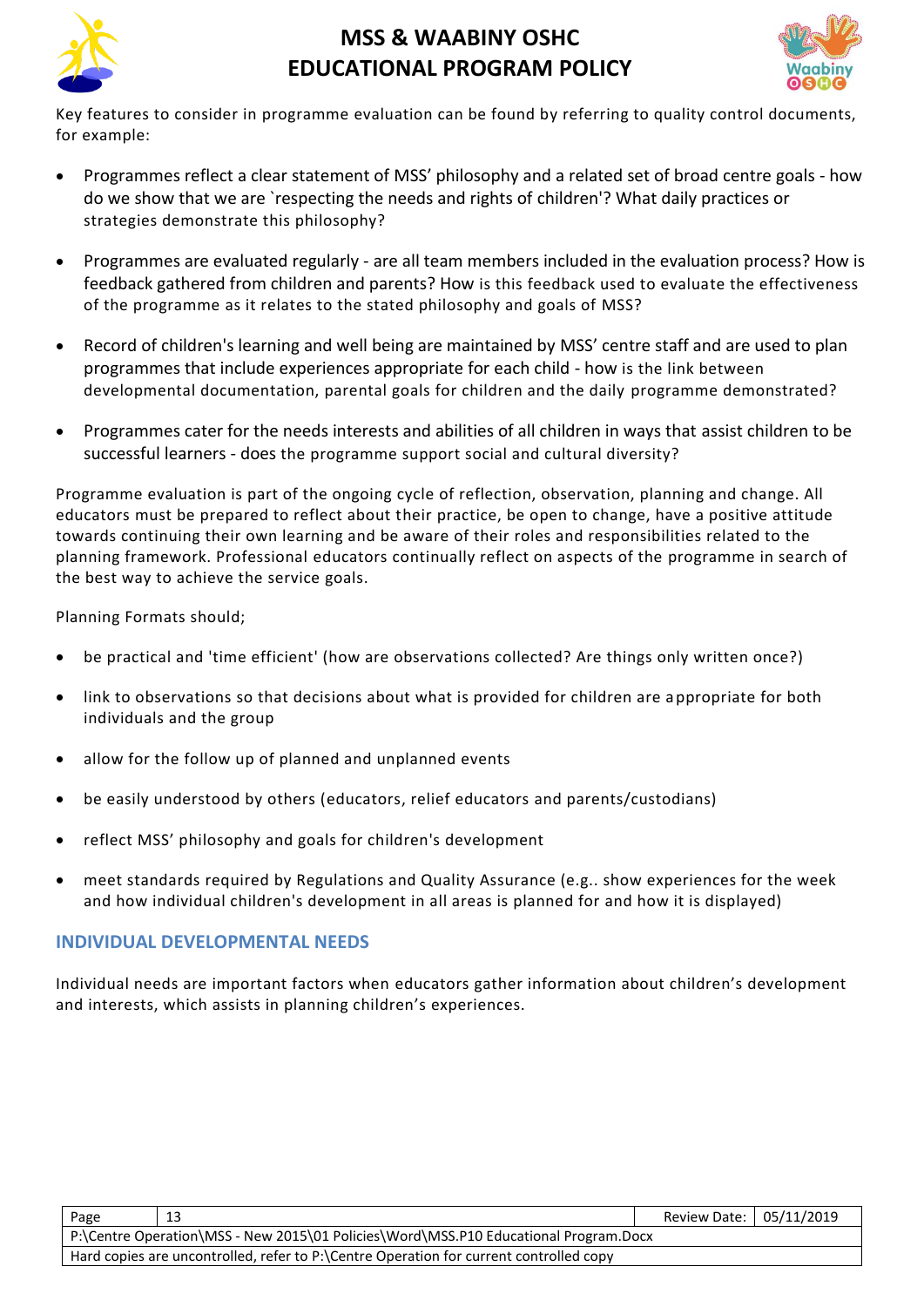



**GROUP NEEDS**

Children, like adults, are social beings and their peer groups affect how they interact, play, learn and develop.

Educators need to be aware of how children's interests are crucial factors in developing play and learning experiences. It is important to understand that children's interests often reflect popular cultural concepts such as music, fashion and technology.

At MSS experiences are planned to reflect the needs and interests of children when they are in peer groups.

### **KNOWLEDGE OF CHILDREN'S DEVELOPMENT**

Educators provide individuals and groups of children with experiences that meet their current abilities. This involves planning experiences that encourage and challenge children's development and set achievable goals.

The educator's knowledge of child development is fundamental when planning and evaluating children's experiences.

### **KNOWLEDGE OF CHILDREN**

The knowledge of individual children, their life experiences, behaviours and interests is an important aspect in planning children's experiences. Having an awareness of how individual children interact and play are important factors when educators gather information.

### **GATHERING INFORMATION**

MSS defines 'gathering' as observing, collecting and documenting.

The definition of 'gathering' guides educators how to observe children and collect information, which includes children's relationships, family backgrounds, lifestyles, interests, language, culture and community.

#### **OBSERVING CHILDREN**

Educators consider independently on the most appropriate methods of observation being used to gather information about children and their families. The focus for observation should be towards developing an understanding of how children use strategies to strengthen their learning, develop, interact and form relationships, and think critically. Observation should also acknowledge the importance of children's interests and strengths, and the value of interpersonal relationships such as family, culture and community.

| Page                                                                                   | 14 | Review Date: 05/11/2019 |  |  |
|----------------------------------------------------------------------------------------|----|-------------------------|--|--|
| P:\Centre Operation\MSS - New 2015\01 Policies\Word\MSS.P10 Educational Program.Docx   |    |                         |  |  |
| Hard copies are uncontrolled, refer to P:\Centre Operation for current controlled copy |    |                         |  |  |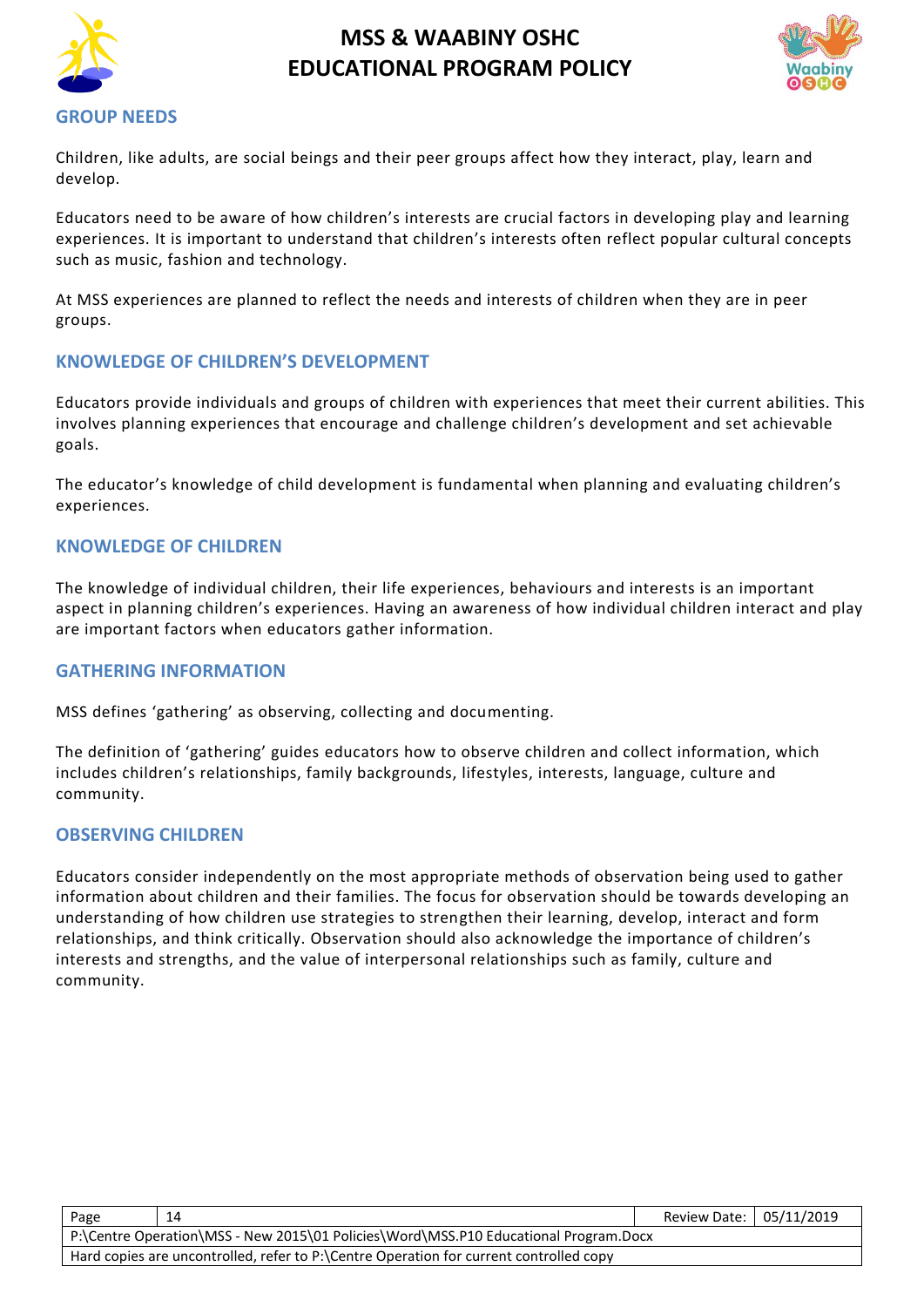



### **DOCUMENTING PEDAGOGICAL INFORMATION**

Educators should consider several basic concepts when documenting. These include:

- providing a clear and transparent purpose to why educators are gathering information
- ensuring that documentation is clear, objective and meaningful
- showing a 'developmental pathway' of experiences, learning and progress;
- clearly linking documentation to children's individual and group experiences

Further, Staff/Educator should consider the following reflective questions:

- What is the purpose of documenting children's interactions and experiences?
- What do we learn about children from documenting observations and experiences?
- How do we use documentation to plan for furthering children's experiences?

#### **EVALUATING DOCUMENTATION**

An ongoing process of evaluation through reflection and review allows educators to identify strengths, interests and opportunities for further development.

It is important to use methods of evaluation and continually evaluate what works best for all the MSS stakeholders.

| Page                                                                                   | 15 | Review Date: 05/11/2019 |  |  |  |
|----------------------------------------------------------------------------------------|----|-------------------------|--|--|--|
| P:\Centre Operation\MSS - New 2015\01 Policies\Word\MSS.P10 Educational Program.Docx   |    |                         |  |  |  |
| Hard copies are uncontrolled, refer to P:\Centre Operation for current controlled copy |    |                         |  |  |  |